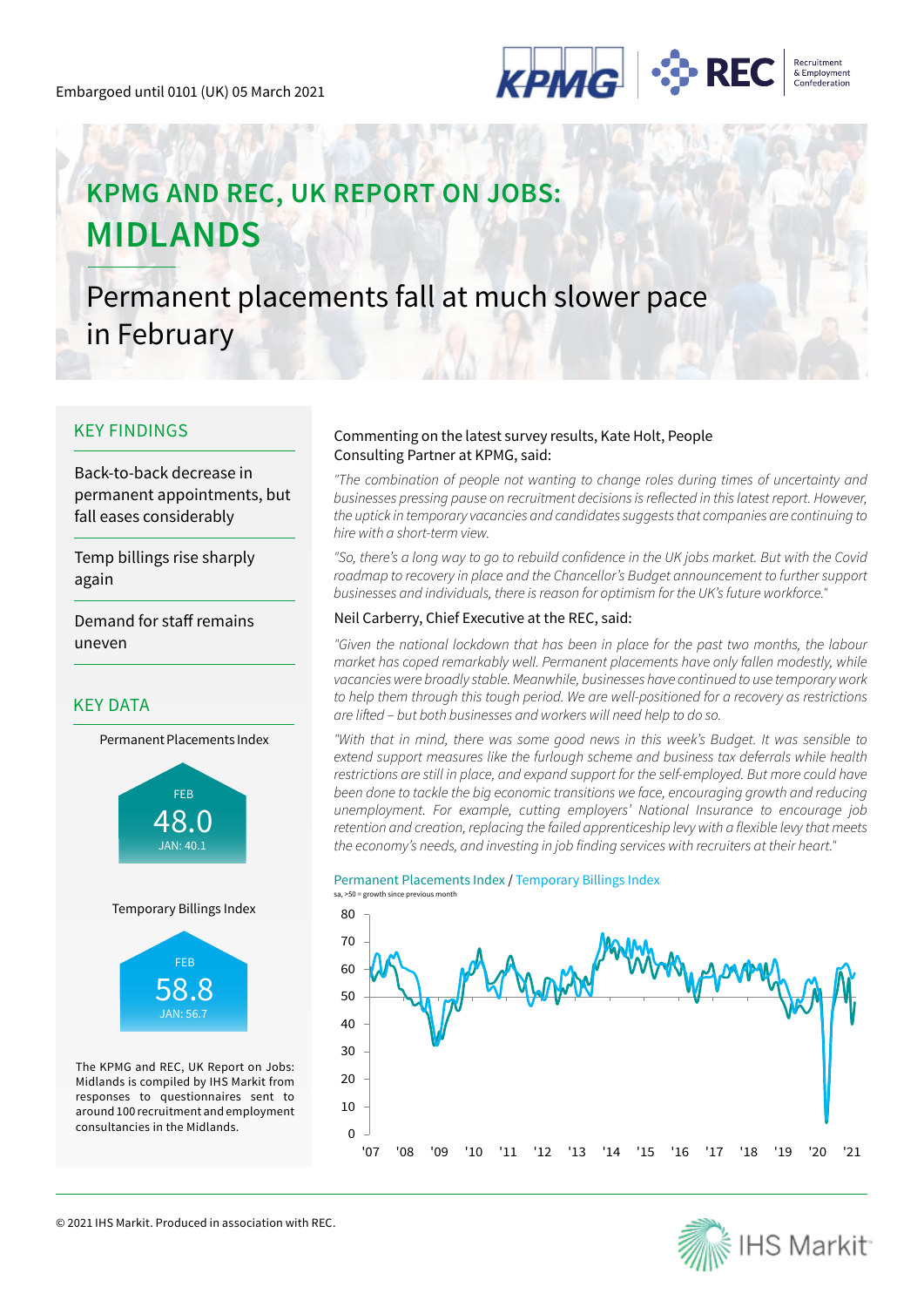

### **1 STAFF APPOINTMENTS**

Recruitment consultancies report on the number of people placed in permanent jobs each month, and their revenues (billings) received from placing people in temporary or contract positions at employers.



### Permanent appointments

### fall at much slower pace

Following the renewed fall in January, the number of permanent staff appointments across the Midlands continued to decline in February. Respondents attributed the latest fall to the coronavirus disease 2019 (COVID-19) pandemic. That said, the rate of reduction slowed noticeably on the month, with the fall only mild overall and slower than that recorded across the UK as a whole.

Permanent Placements Index



### Temporary Billings Index

![](_page_1_Figure_11.jpeg)

### 45 50 55 60 65 Last six months Billings Index

Temporary

### Further sharp rise in temp billings

Temporary billings across the Midlands rose sharply again during February, with the rate of increase quickening since January. According to panellists, companies were choosing to recruit more roles on a temporary basis due to uncertainty.

Moreover, the Midlands registered the strongest upturn in temporary billings across the four monitored English regions in February.

![](_page_1_Figure_16.jpeg)

|          | Permanent |          | Temporary |          |
|----------|-----------|----------|-----------|----------|
|          | UK        | Midlands | UK        | Midlands |
| $Sep-20$ | 56.0      | 59.1     | 56.0      | 60.2     |
| $Oct-20$ | 48.8      | 55.6     | 56.4      | 61.0     |
| $Now-20$ | 48.2      | 48.0     | 56.1      | 62.3     |
| $Dec-20$ | 51.1      | 56.9     | 57.9      | 60.5     |
| Jan-21   | 43.8      | 40.1     | 55.0      | 56.7     |
| $Feb-21$ | 47.1      | 48.0     | 51.6      | 58.8     |

### JOB VACANCIES

February data highlighted another decrease in the number of permanent vacancies across the Midlands. The rate of reduction was the slowest in the current five-month sequence and only fractional, however.

At the same time, demand for temporary staff continued to increase. Temp vacancies rose at a faster pace than in January and solidly overall.

![](_page_1_Figure_21.jpeg)

![](_page_1_Figure_22.jpeg)

sa, >50 = growth since previous month

|          | Permanent |          | Temporary |          |
|----------|-----------|----------|-----------|----------|
|          | <b>UK</b> | Midlands | UK        | Midlands |
| $Sep-20$ | 50.0      | 53.7     | 53.8      | 57.7     |
| $Oct-20$ | 474       | 48.4     | 52.8      | 54.5     |
| $Now-20$ | 46.6      | 44.0     | 51.9      | 51.7     |
| $Der-20$ | 50.1      | 48.7     | 54.7      | 55.8     |
| $Jan-21$ | 45.5      | 43.3     | 51.4      | 50.9     |
| Feb-21   | 49.7      | 49.6     | 53.0      | 54.2     |

![](_page_1_Picture_25.jpeg)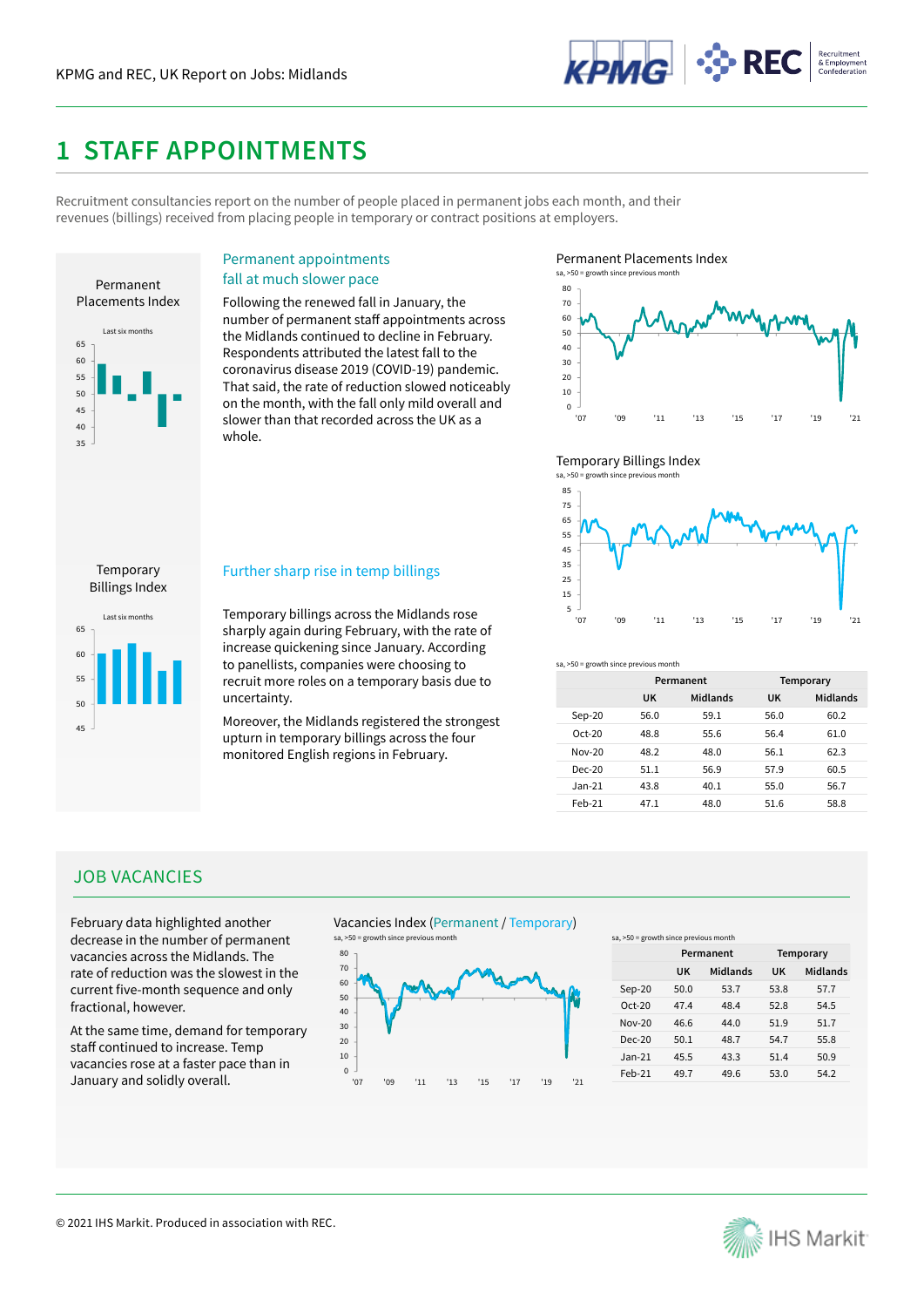![](_page_2_Picture_1.jpeg)

### **2 STAFF AVAILABILITY**

Recruitment consultants are asked to report whether availability of permanent and temporary staff has changed on the previous month.

![](_page_2_Figure_4.jpeg)

### Permanent staff supply falls for first time since last March

Recruiters across the Midlands signalled a reduction in the supply of permanent staff for the first time in 11 months during February. The fall was commonly attributed by respondents to heightened uncertainty, making staff unwilling to move between roles. The rate of decline was marginal.

#### Permanent Staff Availability Index sa,  $>50$  = in

![](_page_2_Figure_8.jpeg)

Temporary Staff Availability Index

![](_page_2_Figure_10.jpeg)

Temporary Staff Availability Index

### Renewed upturn in availability of temporary staff

Following a slight decrease in January, the availability of temporary staff across the Midlands rose during February. According to anecdotal evidence, a lack of jobs and ongoing lay-offs due to the COVID-19 pandemic had resulted in a greater number of available candidates. That said, the upturn was only marginal, and much weaker than those throughout the final three quarters of 2020.

At the regional level, the increase in temp staff supply was broad based, although the Midlands saw the slowest rise.

![](_page_2_Figure_16.jpeg)

|          | Permanent |          | Temporary |          |
|----------|-----------|----------|-----------|----------|
|          | UK        | Midlands | UK        | Midlands |
| $Sep-20$ | 76.7      | 83.0     | 75.3      | 72.8     |
| $Oct-20$ | 74.2      | 71.2     | 74.9      | 66.1     |
| $Nov-20$ | 71.4      | 70.0     | 68.5      | 59.4     |
| $Dec-20$ | 64.9      | 63.1     | 62.8      | 54.6     |
| $Jan-21$ | 54.4      | 56.7     | 55.7      | 49.6     |
| $Feh-21$ | 49.9      | 48.8     | 55.3      | 51.7     |

## **3 DEMAND FOR SKILLS**

Recruitment consultancies are invited to specify any areas in which they have encountered skill shortages during the latest month.

### Skills in short supply: Permanent staff Skills in short supply: Temporary staff Skills in short supply: Temporary staff

| Accounting/Financial                                 |
|------------------------------------------------------|
| Accountants<br>Auditors<br>Taxation                  |
| <b>Blue Collar</b>                                   |
| <b>Forklift Drivers</b><br>I GV Drivers<br>Warehouse |
| Construction                                         |
| Architectural Tech                                   |
| Engineering                                          |
| Engineers<br>Senior Electronic Engineers             |

Executive/Professional Marketing

IT & Computing Automation Testers Developers Digital IT PHP Developers Programmers Software Nursing/Medical/Care Clinical Research Managers Hearing Aid Dispensers Nurses **Optometrists** Secretarial/Clerical Administration Other Microbiologists Sales Semi Skilled

Accounting/Financial Accountants Auditors Blue Collar Drivers Forklift Drivers HGV Drivers LGV Drivers Warehouse Construction Architectural Tech IT & Computing Automation Testers Developers Nursing/Medical/Care Carers Chemists Hearing Aid Dispensers Nurses Ontometrists Secretarial/Clerical Administration Office Staff Other Microbiologists

![](_page_2_Picture_25.jpeg)

Skilled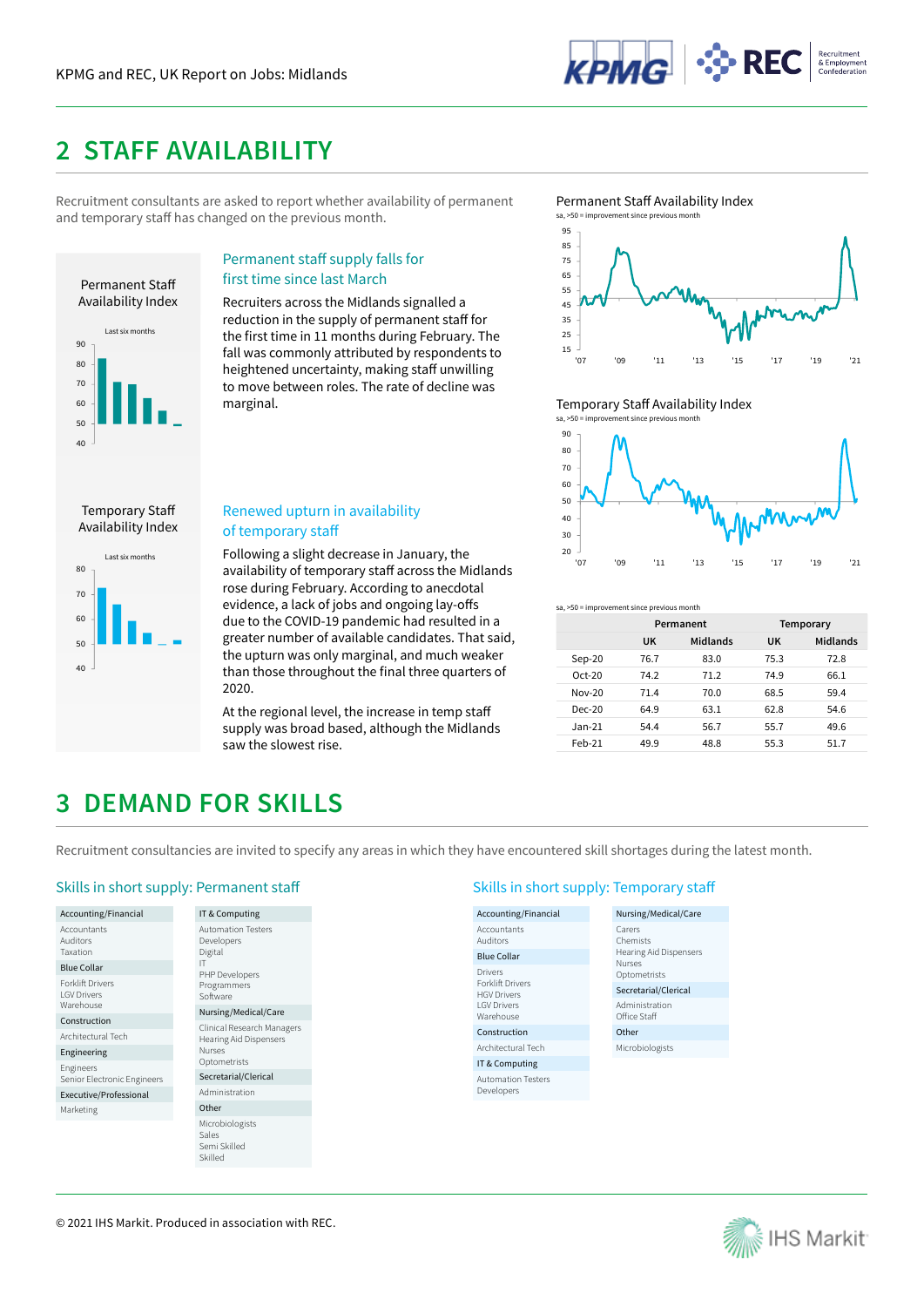![](_page_3_Picture_1.jpeg)

## **4 PAY PRESSURES**

The recruitment industry survey tracks both the average salaries awarded to people placed in permanent jobs each month, as well as average hourly rates of pay for temp/contract staff.

![](_page_3_Figure_4.jpeg)

### Permanent salaries move back towards stabilisation

February data highlighted a further fall in salaries awarded to permanent new joiners in the Midlands, extending the current sequence of deflation to 11 months. That said, the rate of reduction slowed noticeably from January and pointed to only a fractional fall overall, with salaries again moving towards stabilisation.

Permanent Salaries Index

![](_page_3_Figure_8.jpeg)

### Temporary Wages Index

![](_page_3_Figure_10.jpeg)

45 50 55 60 Last six months Wages Index

Temporary

### Temp rates increase for third straight month

Recruiters across the Midlands recorded a third consecutive monthly rise in average hourly pay rates for short-term staff during February. The rate of temp wage inflation was mild, despite quickening since January.

Nonetheless, of the four monitored English regions, the Midlands saw the fastest rise in temp pay.

sa, >50 = inflation since previous month

|          | Permanent |          | Temporary |          |
|----------|-----------|----------|-----------|----------|
|          | UK        | Midlands | UK        | Midlands |
| $Sep-20$ | 447       | 44.2     | 48.3      | 50.1     |
| $Oct-20$ | 44.5      | 43.4     | 46.4      | 46.0     |
| Nov-20   | 45.6      | 46.1     | 48.6      | 49.7     |
| $Dec-20$ | 50.2      | 49.9     | 51.4      | 55.2     |
| $Jan-21$ | 47.7      | 47.6     | 49.6      | 50.4     |
| $Feh-21$ | 48.6      | 49.6     | 49.9      | 52.5     |

### OFFICIAL DATA: UK AVERAGE WEEKLY EARNINGS

Data from the Office for National Statistics signalled that average weekly earnings across the UK rose 3.8% year-on-year to £672 in the final quarter of 2020.

Wales posted the strongest annual increase, up 10.2% to £624. The sharpest fall was seen in Scotland, where average weekly earnings were down -3.2% on the previous year to £628.

![](_page_3_Figure_20.jpeg)

![](_page_3_Picture_21.jpeg)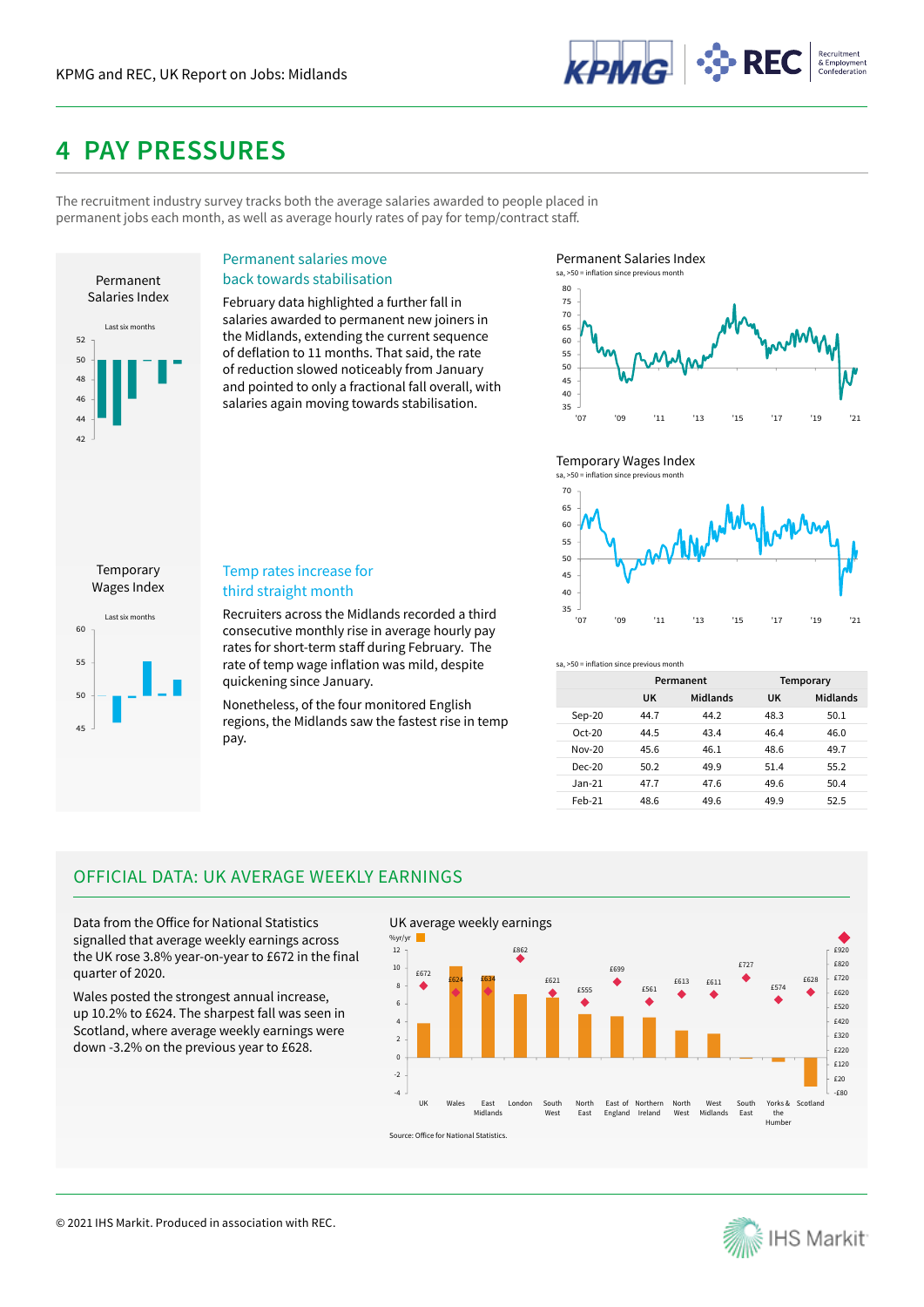![](_page_4_Picture_1.jpeg)

## **5 REGIONAL COMPARISON**

The KPMG and REC UK Report on Jobs: Midlands is one of four regional reports tracking labour market trends across England. Reports are also available for London, the South of England and the North of England.

### Staff appointments

The number of permanent staff appointments across the UK fell for the second month in a row during February. The rate of decline was strong, although it did ease noticeably on the month. Across the four monitored regions, the South of England recorded the quickest fall, followed by London. The North of England was the only area to see permanent placements rise in February.

At the same time, temp billings increased again, but the upturn was the slowest in the current seven-month sequence of expansion and only mild. Across the four monitored English regions, a steep rise in temp billings in the Midlands and slight upturns in both the North and South of England were partially offset by a sharp decrease in London.

### Candidate availability

February data highlighted a broadly unchanged supply of permanent candidates across the UK during February. Following a ten-month long sequence of increase, the respective seasonally adjusted index posted just below the 50.0 mark to signal broadly stable permanent staff availability. Regional trends highlighted divergences, as renewed falls in permanent staff supply in the Midlands and North of England were cancelled out by further rises in the South of England and London.

Meanwhile, the availability of temporary staff rose further. The rate of increase was the slowest for nearly a year, but nonetheless sharp. At the regional level, the upturn in temp staff supply was broad based, but London registered a markedly faster increase than the three remaining monitored English regions.

### Pay Pressures

There were further signs of deflationary pay pressures in the UK labour market during February, as salaries awarded to permanent new joiners fell. Declines were recorded in each of the four monitored English regions, with the South of England seeing the fastest reduction.

Permanent salaries across the UK have now fallen in all but one of the past 11 months.

Turning to temporary pay, February data pointed to broadly stable hourly wage rates for short-term staff across the UK, with the respective seasonally adjusted index rising to just below the neutral 50.0 mark. Sustained wage inflation in the Midlands, South and North of England offset another sharp reduction in temp rates in London.

![](_page_4_Figure_14.jpeg)

![](_page_4_Picture_15.jpeg)